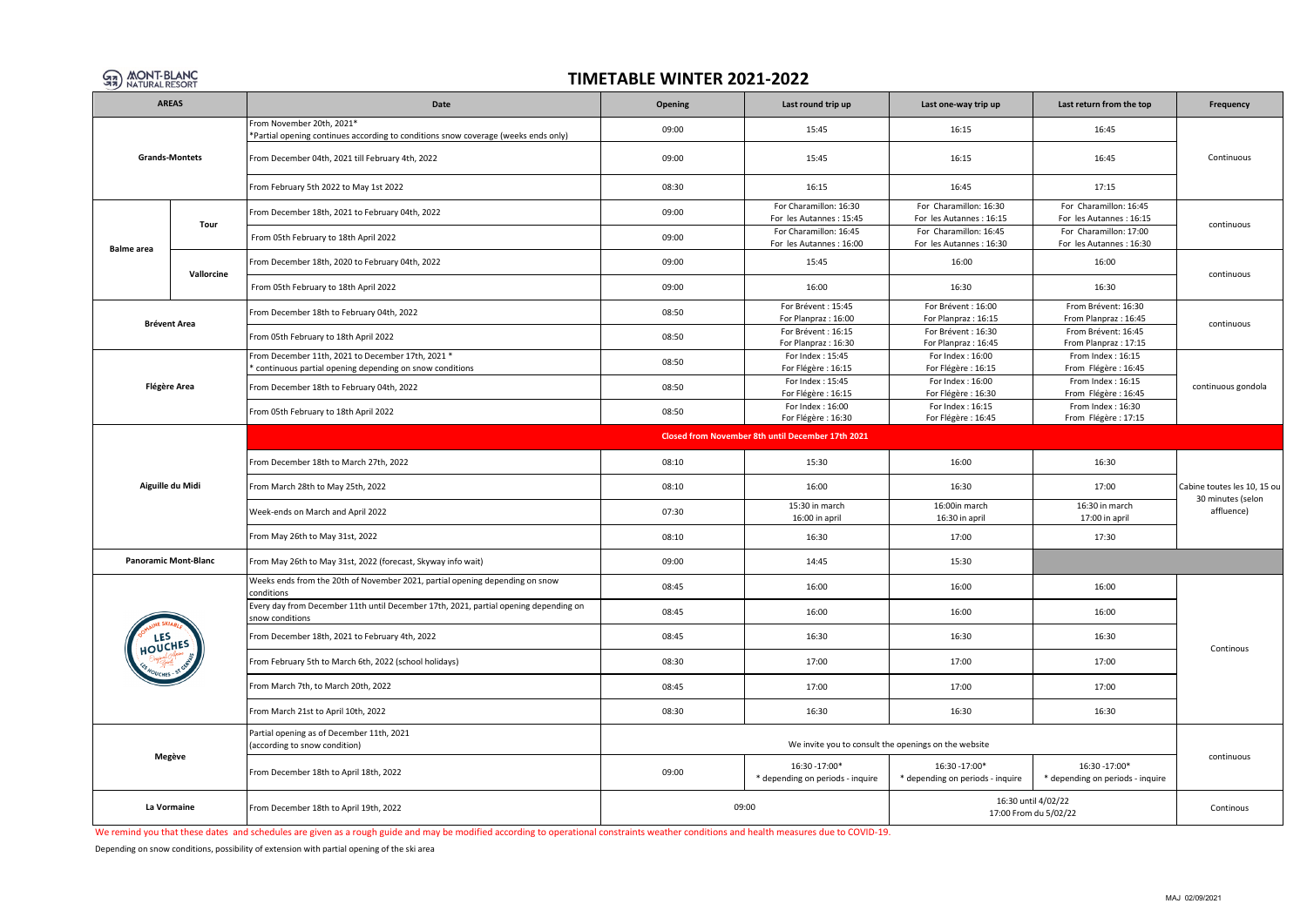

## **TIMETABLE WINTER 2021-2022**

|                                         | From November 2nd to November 7th, 2021                         |                                                                        |             |                                                    |                                                                               |  |  |  |  |
|-----------------------------------------|-----------------------------------------------------------------|------------------------------------------------------------------------|-------------|----------------------------------------------------|-------------------------------------------------------------------------------|--|--|--|--|
|                                         | 1st Departure                                                   | Last departure to visit the<br>ice cave                                | Last ascent | Last return from summit                            | Frequency                                                                     |  |  |  |  |
|                                         | 09:30                                                           | Ice cave and gondola closed                                            | 16:00       | 16:30<br>(9:30 return : optional)                  | Every 30 minutes or every 20 min in the<br>afternoon (depending on affluence) |  |  |  |  |
|                                         | Annual closure due to works : November 8th to December 3rd 2021 |                                                                        |             |                                                    |                                                                               |  |  |  |  |
|                                         | From December 4th to December 17th, 2021                        |                                                                        |             |                                                    |                                                                               |  |  |  |  |
|                                         | <b>Departures</b>                                               | Last departure to visit the<br>ice cave                                | Last ascent | Last return from summit                            | Frequency                                                                     |  |  |  |  |
| <b>Montenvers Mer de Glace</b><br>train | 10:00<br>11:30<br>13:00<br>14:00<br>15:00<br>16:00              | Ice cave and gondola closed                                            | 16:00       | 11:00<br>12:00<br>13:30<br>14:30<br>15:30<br>16:30 | below                                                                         |  |  |  |  |
|                                         | From December 18th, 2022 to March 18th, 2022                    |                                                                        |             |                                                    |                                                                               |  |  |  |  |
|                                         | <b>1st Departure</b>                                            | Last departure to visit the<br>ice cave                                | Last ascent | Last return from summit                            | Frequency                                                                     |  |  |  |  |
|                                         | 10:00                                                           | 14:30<br>(Gondola and Ice cave<br>opening on December 18th<br>morning) | 16:00       | 16:30                                              | Every 30 minutes or every 20 min in the<br>afternoon (depending on affluence) |  |  |  |  |
|                                         | From March 19th to April 30th, 2022                             |                                                                        |             |                                                    |                                                                               |  |  |  |  |
|                                         | 1st Departure                                                   | Last departure to visit the<br>ice cave                                | Last ascent | Last return from summit                            | Frequency                                                                     |  |  |  |  |
|                                         | 10:00                                                           | 15:00                                                                  | 16:30       | 17:00                                              | Every hour then every 30 minutes in the<br>afternoon (depending on affluence) |  |  |  |  |

We remind you that these dates and schedules are given as a rough guide and may be modified according to operational constraints weather conditions and health measures due to COVID-